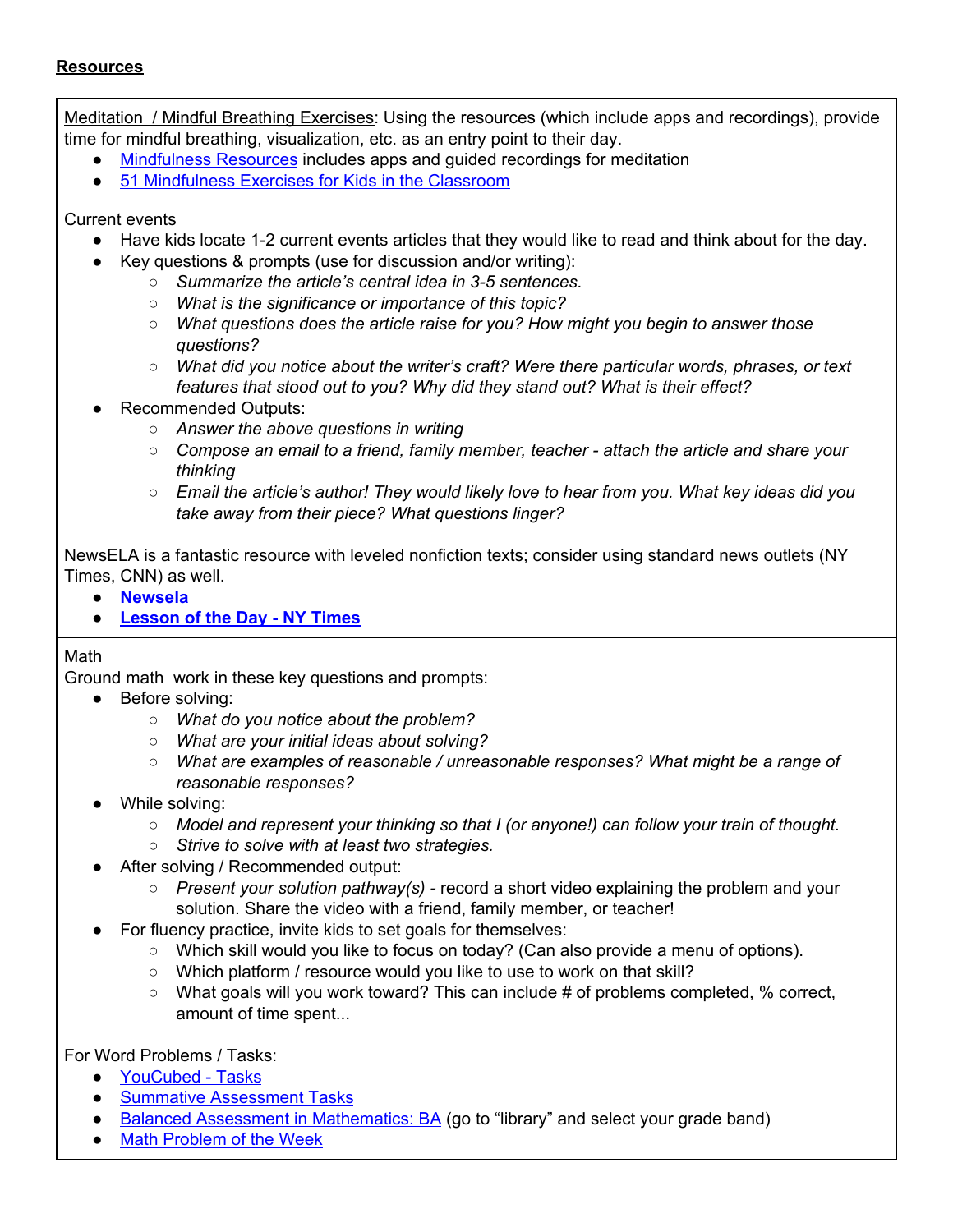- [Creative](http://www.5280math.com/noticing-and-wondering/) Math Prompts
- Alex Bellos's [Monday](https://www.theguardian.com/science/series/alex-bellos-monday-puzzle) puzzle

# For Fluency

● Common Core [Worksheets](https://www.commoncoresheets.com/SortedByGrade.php) - By Grade Level. There are 10+ versions of each worksheet, they are sorted by skill and grade, and they are straightforward.

### Elective study

- Personal Learning Plan [Template](https://docs.google.com/document/d/1mHCDgMq1eIkaJIx8xmF_Ftx4D9wzqsc80jc-7tFtoHs/edit) (from Dr. Bernard Bull)
- Invite kids to design their own elective experiences as part of their day. These can include individual mini-projects / explorations or ongoing engagements (i.e., practicing a musical instrument, art project, research project...)
- You may want to spend some time at the beginning of the week discussing and planning out longer-term projects / engagements.
- Ground the elective experience in these questions:
	- *What do you hope to learn more about during this elective block?*
	- *How will you go about learning it (i.e., what will you do?)?*
	- o What will you produce today? What can we look at together at the end of this block to discuss *what you have learned?*
	- $\circ$  Do you think this elective will last for one day, or will you keep working on it? If you keep *working on it, what might your long-term work product be?*
- **Recommended Outputs:** 
	- Keep a journal / log of your elective experience.
	- Select an "elective buddy" friend, family member, etc. send them a quick email each day to discuss what you worked on, what you learned, what you plan to do tomorrow.

### **Science**

Ideally, kids continue a blend of hands-on, investigations / experiments *and* learning the content of their present science courses. There are great resources for both online.

- For experiments, ground in the following questions:
	- What question are you exploring in this investigation / experiment?
	- What are your hypotheses? What do you expect might happen, and why?
	- What data are you collecting throughout? How are you recording / organizing that data?
	- What does the data suggest about your investigation and hypothesis?
	- Recommended output: create a written summary, video, or presentation explaining your experiment and its results to a friend or family member!
- For content study / review, ground in the following questions:
	- What scientific topics / ideas are you learning about today?
	- How will you learn about / practice those topics?
	- Recommended output: create a short video or presentation explaining the target science topic to a friend or family member. If you can explain it to someone else, you understand it!

# Experiments / Investigations

- Scientific [American](https://www.scientificamerican.com/education/bring-science-home/) Bring Science Home
- Easy Science [Experiments](https://sciencebob.com/category/experiments/) You Can Do at Home or at School
- Home [Demos](https://billnye.com/home-demos) (Bill Nye)

Content Review

- Khan [Academy](https://www.khanacademy.org/science) Science
- [HippoCampus](https://www.hippocampus.org/)
- PhET: Free online physics, chemistry, biology, earth science and math [simulations](https://phet.colorado.edu/)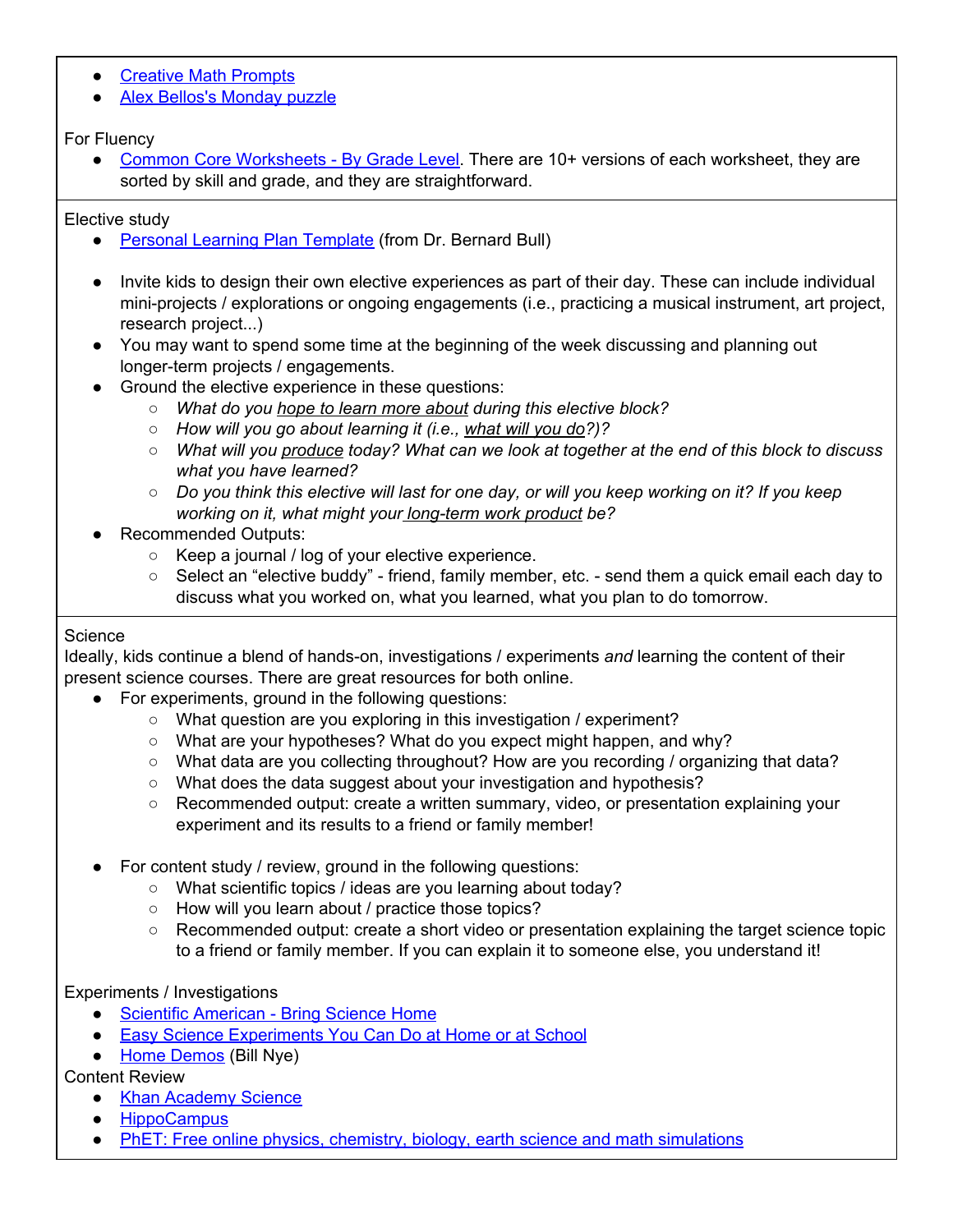● IXL.com has free 30-day subscriptions (and hopefully will extend!).

#### Fitness

Lots of youtube videos will serve as great guides here - and of course, if kids have their own preferred form of exercise, lean into that!

- Active Kids [Conditioning](https://www.activekids.com/fitness/articles/full-body-conditioning-exercises-for-kids/slide-5) Exercises
- [Yoga](https://www.youtube.com/watch?v=X655B4ISakg) for Kids!
- KIDS [WORKOUT](https://www.youtube.com/watch?v=dhCM0C6GnrY) ! Full 25 min exercise routine
- The [Scientific](https://www.youtube.com/watch?v=2sezktSxLt8) 7-Minute Workout From the New York Times

### **Writing**

Dedicate time for kids to write in response to meaningful and engaging prompts. They may have writing assignments for school, but if not, consider the prompts in the linked resources, which range from creative to expository.

- Recommended output:
	- Share an excerpt from your daily writing friend, family member, or teacher. Choose one of which you are especially proud and/or one for which you are eager to get feedback.
- 700+ [Creative](https://blog.reedsy.com/creative-writing-prompts/) Writing Prompts To Inspire You Right Now
- 48 Writing [Prompts](https://www.dailywritingtips.com/48-writing-prompts-middle-school/) for Middle School Kids (includes creative and expository)
- Writing [Prompts](https://my.hrw.com/support/hos/hostpdf/hostmsprompts.pdf) for Middle School (includes creative and expository)
- 100 [Not-Boring](http://smallworldathome.blogspot.com/2014/12/100-not-boring-writing-prompts-for.html) Writing Prompts for Middle- and High Schoolers

# Choice Reading

- Dedicate time for kids to read books of choice
- Resources to the right can be used to access texts!
- Recommended Outputs:
	- Log minutes spent reading and pages read
	- Quick check-in with a reading buddy (parent, sibling, friend):
		- If fiction:
			- How did the plot of your novel progress today?
			- What do you think might happen next?
			- Did you notice anything interesting about the author's style? Did any words / phrases / images stand out?
			- What ideas are you having in response to the text?
		- If non-fiction
			- What did you learn about while reading today?
			- Did you notice anything interesting about the author's style? Did any words / phrases / images stand out?
			- What ideas are you having in response to the text?
- Best Short Stories for Middle [Schoolers,](https://www.weareteachers.com/best-short-stories-for-middle-schoolers/) As Chosen by Teachers
- Short [Stories](https://americanliterature.com/middle-school-short-stories) for Middle School
- A Poem A Day: 30 Poems for [Secondary](https://www.theliterarymaven.com/2016/04/National-Poetry-Month-middle-school-high-school.html) Students During National Poetry Month (or Any Other Time of [Year\)](https://www.theliterarymaven.com/2016/04/National-Poetry-Month-middle-school-high-school.html)

Additional Content / Experience Ideas

- History / Social Studies
	- <https://www.icivics.org/games>
	- <https://www.hippocampus.org/>
	- Crash Course World History, US History, Economics [\(Youtube](https://www.youtube.com/user/crashcourse/playlists) Crash Course)